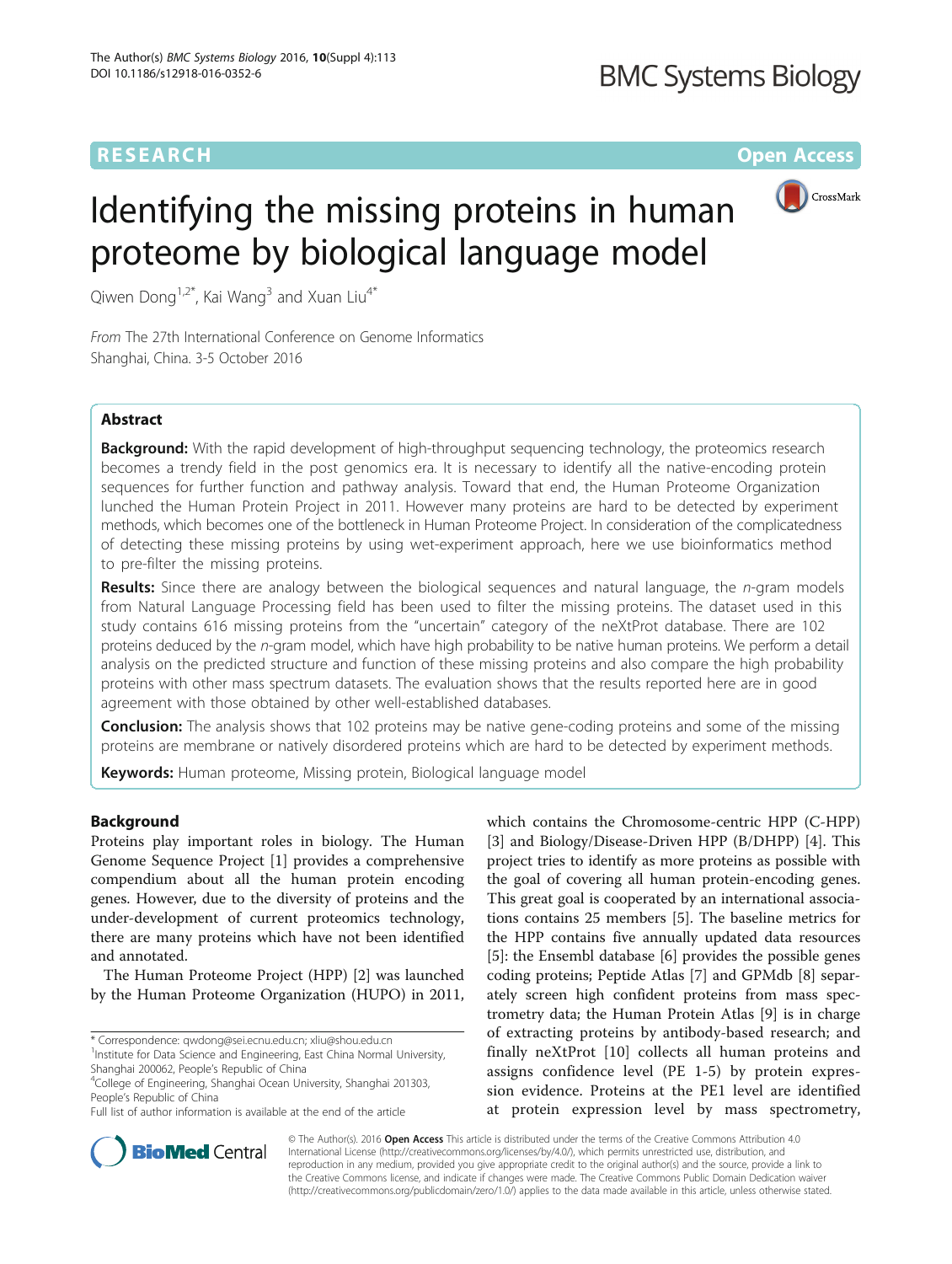immunohistochemistry, 3D structure, and/or amino acid sequencing. The proteins at PE2 level is detected by transcript expression but not by protein expression. At PE3 level, there are no protein or transcript evidence, but have homologies represented in related species. Proteins at PE4 level are speculated from gene models. Finally, the protein sequences at PE5 level are generated from "dubious" or "uncertain" genes which seemed to have some proteinlevel evidence in the past but such identifications are doubtful by curation.

Much progress has been achieved since 2011 by the proteomics community and the HPP. Based on the curation of neXtProt [[11\]](#page-5-0) database, currently 82% of the protein-coding genes in human have protein expressions with high-confidence. However, there are 3, 564 genes at levels PE2-5 which have no or insufficient evidence of identification by any experimental methods and are thus named as "missing proteins" [[11](#page-5-0)]. Many of these missing proteins are hard to be detected because of low abundance, poor solubility, or indistinguishable peptide sequences within protein families. The missing of such a significant amount of proteins marks a significant problem about our current understanding of the human proteome, with particularly important questions including, e.g., whether these proteins are essential to the cell functions and if yes what biological roles they play in cell and why they are not detectable by the current instruments of both transcription and translation levels. Thus identifying the missing proteins will be a challenging task.

Previous study has shown that there are analogies between biological sequences and natural language. In linguistics, some words and phrases can form a meaningful sentence; in biology, the tactic nucleotides denote gene, and the fixed protein sequences can determine its structure and function. Tsonis [[12\]](#page-6-0) discussed that whether DNA is a language or not. Many linguistic approaches have been used in computational biology [[13](#page-6-0)–[15\]](#page-6-0). Ganapathiraju et al. [[16\]](#page-6-0) analyzed the language feature of whole-genome protein sequence. Many techniques of Natural Language Pprocess have been used in bioinformatics, such as protein domain recognition based on language modeling [[17\]](#page-6-0), dictionary-driven protein annotation [[18\]](#page-6-0), protein remote homology detection by latent semantic analysis [[19](#page-6-0)–[22\]](#page-6-0), identification of DNA-binding protein [[23, 24\]](#page-6-0), and so on.

In this study, the missing proteins in human proteome are identified by using biological language model. The amino acid n-gram models for human and non-human protein sequences are constructed. These models are subsequently used to discriminate whether the missing proteins are natively gene-coding proteins in human or not. The identified proteins are then analyzed by their predicted structures and functions, annotation from neXtProt database [[10](#page-5-0)], HGNC database [\[25](#page-6-0)] and other mass spectrometry dataset [\[26](#page-6-0)].

## Methods

## **Datasource**

The native gene-coding proteins are downloaded from Swiss-Prot database [[27\]](#page-6-0). To construct the reliable models, only the protein sequences with reviewed items are selected. Totally, there are 14565 human proteins and 70854 non-human proteins. The redundant sequences are then filtered by using CD-HIT program [[28](#page-6-0)] with the sequence identity threshold of 90%. Finally, we get 14189 human proteins and 59060 non-human proteins, which are used to build the  $n$ -gram model for human and non-human respectively.

The "dubious" or "uncertain" missing proteins with confidence code "PE5" are extracted from the neXtProt database [[10\]](#page-5-0) that was released at Sep. 19, 2014. There are in total 616 proteins in this category with length ranging from 21 to 2, 252 residues. The structures of these proteins are predicted by using I-TASSER software [\[29](#page-6-0)]. The functions including the EC number, the GO terms and the binding sites are predicted by using COFAC-TOR software [\[30](#page-6-0)]. Both I-TASSER and COFACTOR are run in non-homology mode where all the homologous structures identified with sequence identities greater than or equal to 30% are removed. The subcellular localization is predicted by using Hum-mPLoc [[31\]](#page-6-0).

## Biological language models to discriminate the native gene-coding human and non-human proteins

The protein sequences are composed of 20 native amino acids, while in natural language, the sentences are comprised by words. Such similarity has draw researchers attention and the language features of DNA and protein sequence have been investigated extensively [\[32](#page-6-0)–[34\]](#page-6-0). In this study, the methods from natural language processing, especially, the statistical natural language processing methods which have been successfully solve many of the natural language task [\[35](#page-6-0)], are applied to identify the missing proteins. Formally, the problem of identifying missing proteins can be described as following: given a protein  $P = (a_1, a_2, ..., a_L)$ , is this protein a human protein or not:

$$
P(H|P) > P(NH|P)
$$
\n<sup>(1)</sup>

where  $P(H|P)$  and  $P(NH|P)$  represent the probability of this protein belongs to human and non-human. The above equation can be converted by conditional probability formulae: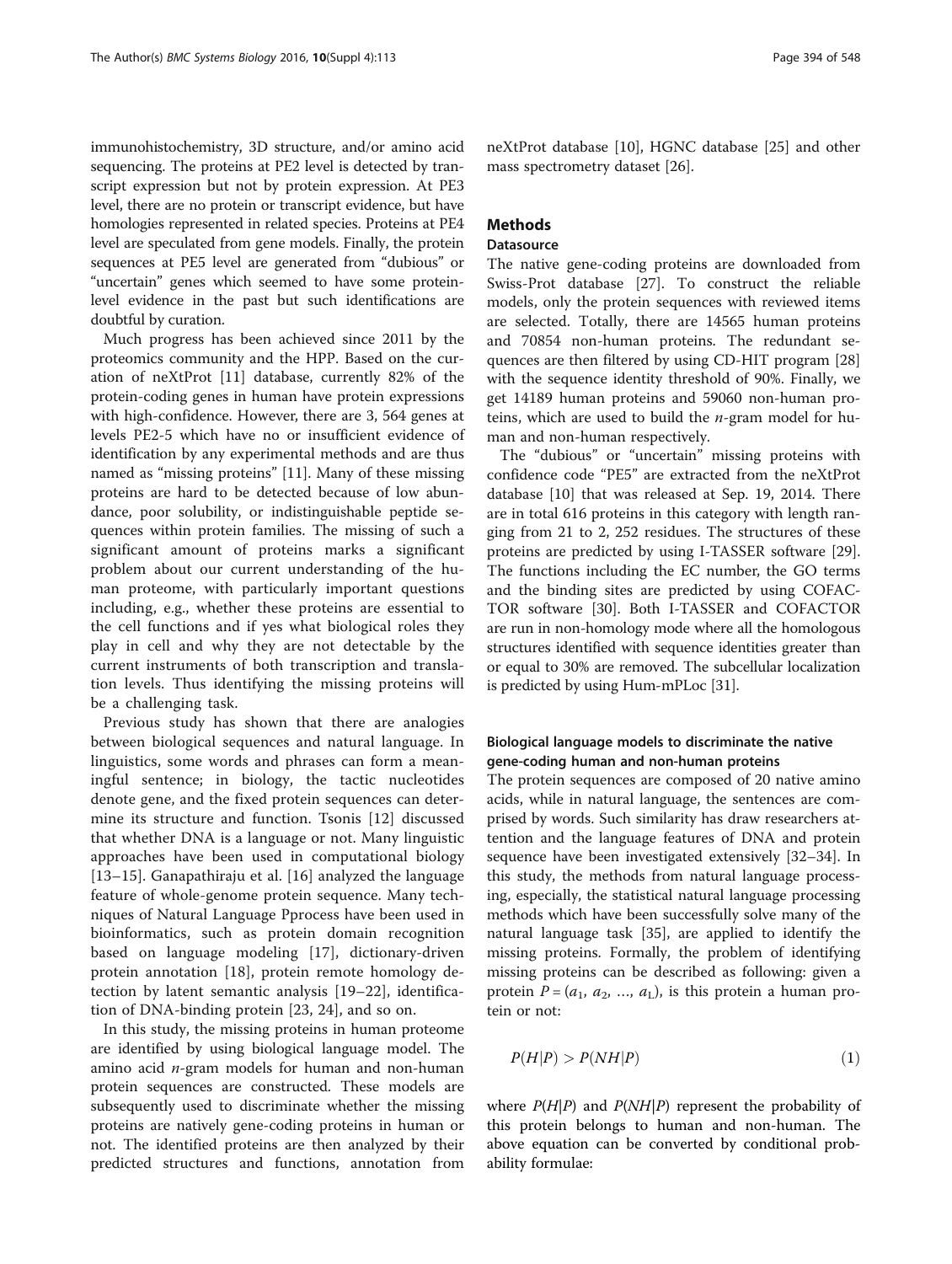$$
\frac{P(H)P(P|H)}{P(P)} > \frac{P(NH)P(P|NH)}{P(P)}\tag{2}
$$

Since the denominator is the same, it can be ignored during the comparison.  $P(H)$  and  $P(NH)$  are the prior probability of human and non-human proteins, and can be estimated from the training dataset by using maximum likelihood estimation based on the number of human and non-human protein. By applying the conditional probability formulae repeatedly, the probability of  $P(H|P)$  or P(NH|P) can be decomposed into:

$$
P(P|H) = P(a_1...a_L|H)
$$
  
= P(a\_1|H)P(a\_2...a\_L|H, a\_1)  
= P(a\_1|H)P(a\_2|H, a\_1)P(a\_3...a\_L|H, a\_1, a\_2)  
= P(a\_1|H)\sum\_{i=2}^{L} P(a\_i|a\_1...a\_{i-1}, H) (3)

The  $n$ -gram model supposes that the occurrence of each word is only dependent on the previous  $n-1$  words, so the above equation can be recalculated as:

$$
P(P|H) \approx \sum_{i=n}^{L} P(a_i|a_{i-n+1}...a_{i-1}, H)
$$
\n(4)

where the conditional probability can be estimated by maximum likelihood estimation:

$$
P(a_i|a_{i-n+1}...a_{i-1}) = \frac{C(a_{i-n+1}...a_i)}{C(a_{i-n+1}...a_{i-1})}
$$
(5)

where  $C(a_i...a_j)$  is the number of occurrence of amino acid sequence  $a_i$ ... $a_i$ .

The same procedure can be applied to construct the  $n$ -gram model of non-human proteins. The missing proteins can be identified by using  $n$ -gram models to get whether it's native human proteins or not.

Based on the n-gram models, there are 102 proteins in the neXtProt "PE5" category which have high probabilities to be native human proteins. In the following sections, these proteins are analyzed by the predicted structure and function and annotations from other databases.

## The structure and function analysis of the highprobability proteins

Since the missing proteins have not been identified by experiment methods, their structures and functions are currently unknown. In this study, the structures and functions of the high-probability proteins inferred by ngram models are predicted by I-TASSER and COFAC-TOR software and the confidence scores outputted by the software are used to indicate the reliability of the prediction. The I-TASSER confidence score (C-score) is computed by the accuracy of the threading programs and the simulation results of the structural assembly process. The value range is between -5 and 2, where the higher the C-score value is, the more confident the corresponding model is, and vice-versa. A model with I-TASSER C-score larger than -1.5 means that the structure topology is correct. The confidence score (C-score) of COFACTOR is calculated based on the confidence score of the structure prediction and the similarity between the predicted models and their native structures in the PDB. The COFACTOR Cscore are normalized between 0 and 1, where a large value indicates a good prediction. Figure 1 shows the distribution of I-TASSER and COFACTOR C-score of the 102 high -probability missing proteins. The number of foldable proteins (with C-score higher than -1.5) are less than that of the un-foldable proteins (with C-score lower than -1.5) which is also confirmed in our previous study

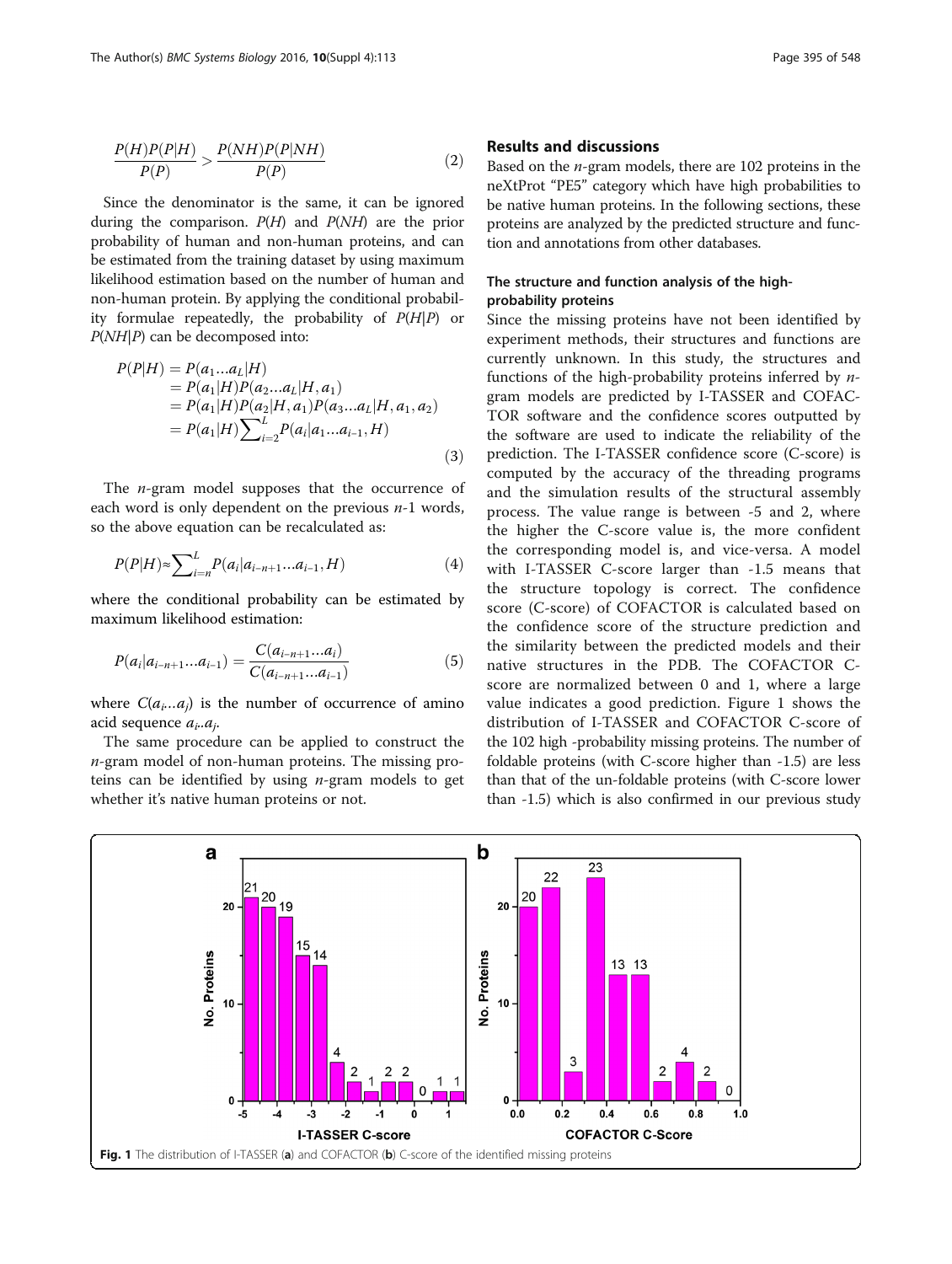about missing proteins [\[36\]](#page-6-0). The reason for this phenomenon may be that the missing proteins are not gene-coding proteins or there is no homology templates used during prediction. Based on the results of structure prediction, there are 7 foldable proteins whose I-TASSER C-score are larger than the foldable threshold (-1.5). These proteins have good structure models with no homologous templates used during prediction, which means that they may be gene-coding proteins. Most of the COFACTOR C-scores are distributed between 0.3 and 0.6, where 8 proteins have very high COFAC-TOR C-score. As shown in the figure, the COFAC-TOR C-score for most of the missing proteins are larger than 0.2, which indicates a good function prediction based on experience evaluation.

#### Structural topology analyses of the I-TASSER models

The SCOPe library [[37\]](#page-6-0) is used as the classification criterion of structure topology, which is an extended structure library integrated from the standard SCOP [[38\]](#page-6-0) and ASTRAL [[39\]](#page-6-0) databases. The structure class of the I-TASSER model is assigned as the corresponding structure class of the SCOPe domain which has the highest structural similarity with the model. The structure alignment program TM-align [[40\]](#page-6-0) is used to calculate the TM-score between the I-TASSER model and all structural domains from SCOPe. If there are multiple domains in target model, we selected the domain that has the maximum TM-score to SCOPe domain. Figure 2 shows the distribution of the SCOPe class of the identified missing proteins. It is interesting that some missing

proteins have structure topology in 'membrane and cell surface proteins and peptides' and 'coiled coil proteins' class. Such phenomenon is reasonable since these kind of proteins are difficult to be identified by experiment method.

## Evaluation of the function base on gene ontology

The GO molecular function of the high-probability missing proteins is predicted by the COFACTOR package and the number in each GO item is shown in Fig. [3](#page-4-0). As shown in the Fig. [3](#page-4-0) GO terms come from the first level of GO molecular function. Most of the high-probability missing proteins have the GO function of 'binding' (GO:0005488) and 'catalytic activity' (GO:0003824). However some missing proteins may be membrane proteins since they have the GO function of 'transporter activity' (GO:0005215) and 'receptor activity' (GO:0004872). The results are consistent with the structural topology analysis in which there are many membrane proteins in the missing proteins.

#### Comparision of subcellular localization

The subcellular localizations of proteins are critical for their biological functions. The Hum-mPLoc 2.0 program [[31\]](#page-6-0) is used to predict the subcellular localizations of the high-probability missing proteins. The types of subcellular localizations and the number of proteins in each types is illustrated in Fig. [4](#page-4-0). Most of the proteins are located at extracellular and nucleus. The missing proteins are also observed at plasma membrane, which is also confirmed by the results from the structural topology analysis and function predictions.

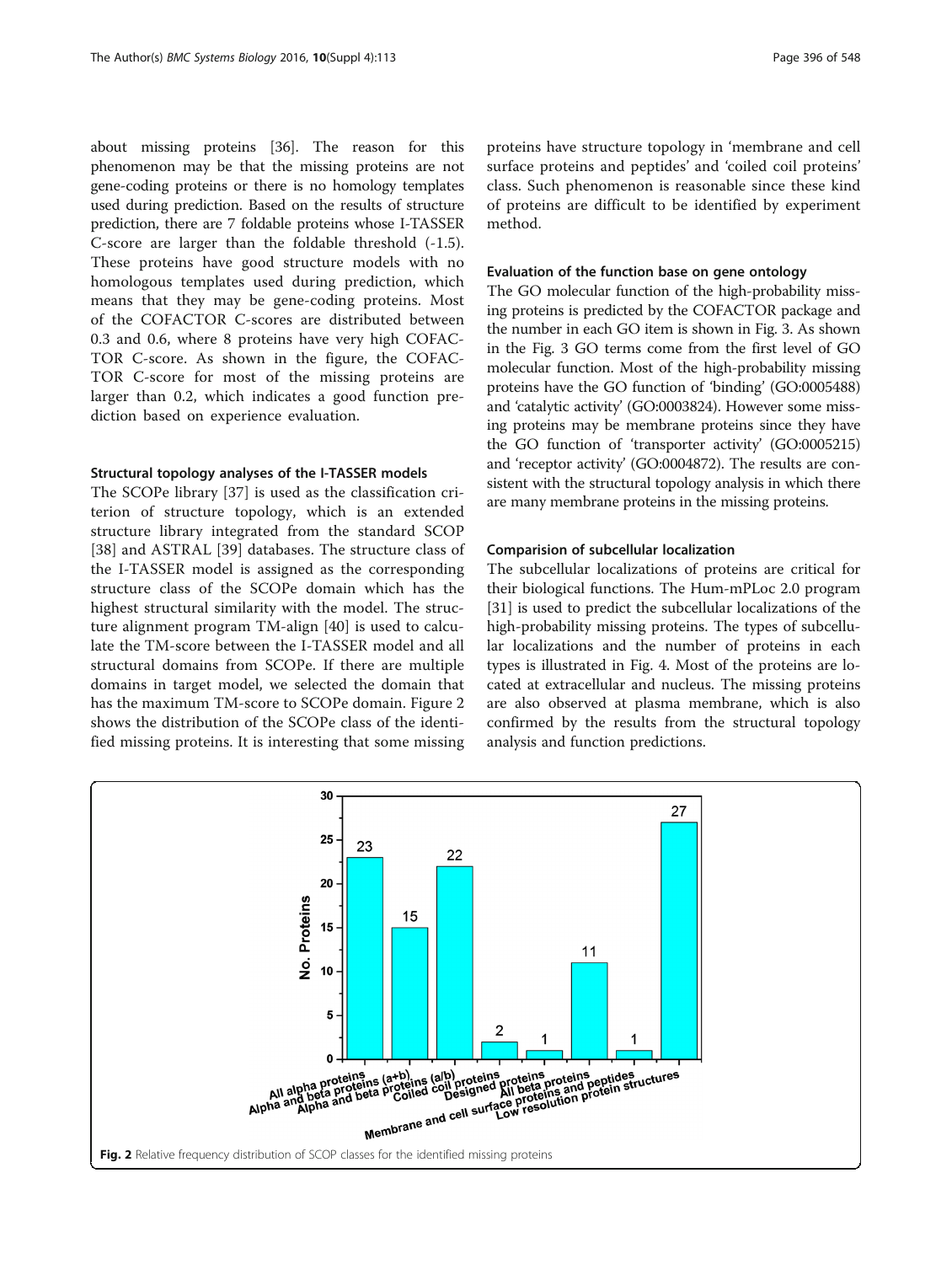<span id="page-4-0"></span>

## HGNC mapping analysis

The HGNC [\[41](#page-6-0)] database is in charge of assigning a unique symbol and name for each gene loci from human genome. Most of the HGNC data are manually collected and carefully checked [[41\]](#page-6-0). The information from HGNC gene loci provides valuable resource to identify the missing proteins. Based on the Gene mapping, 71 out of the 102 high-probability missing proteins can be mapped to one or more HGNC items. We collected the corresponding gene loci types for the 71 missing proteins and counted the number of missing proteins in each loci type. The results are shown in Table [1](#page-5-0). There are 9 proteins confirmed by HGNC with gene loci type "gene with protein product". There are 26 pseudogenes. Since pseudogenes are the products of evolution. They usually have homologous proteins. That's the reason why there are many pseudogenes in the missing proteins.

## Consistence analysis with other mass spectrometry dataset

Mass spectrometry is currently one of the efficient method to identify protein peptides. There are many mass spectrometry data deposited in public database, such as PeptideAtlas [\[42\]](#page-6-0) and GPMDB [[8\]](#page-5-0). The sketch

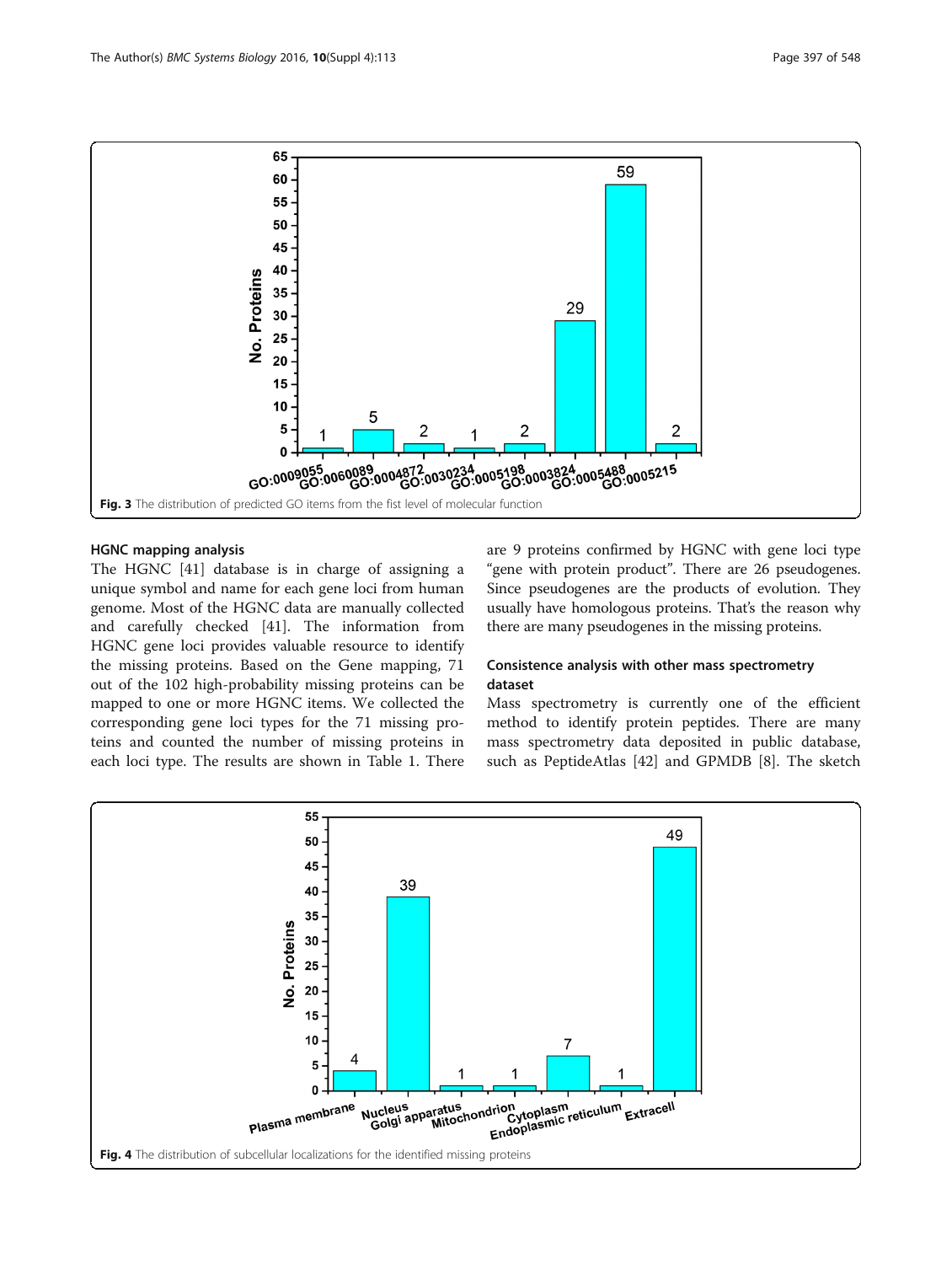<span id="page-5-0"></span>Table 1 The gene loci types and the number of proteins for the high-probability missing proteins after hgnc mapping

| Gene loci type            | No. missing proteins |
|---------------------------|----------------------|
| Gene with protein product |                      |
| Pseudogene                | 26                   |
| RNA, long non-coding      | 30                   |
| Unknown                   | 6                    |

of human proteome is drawing by mass spectrometry data [[26, 43\]](#page-6-0). Recently Kim et al [[26](#page-6-0)] reported that about two-third (2535/3844) of the "missing proteins" [11] have been identified. Actually the "missing proteins" used by Kim et al. are constituted by the neXtProt proteins with evidence codes of "PE2", "PE3" or "PE4". This paper aims to identify the "PE5" missing proteins. By RefSeq [[44](#page-6-0)] mapping, we found that there are 41 "PE5" proteins which are also in Kim's dataset. Among these 41 missing proteins, there are 6 proteins are foldable based on the structure prediction results in nonhomology mode. These results indicate that our finding are in good consistent with Kim's results.

## Conclusion

In this study, the human gene-coding proteins currently undetected are identified by using biological language models. The amino acid  $n$ -gram models of human and non-human proteins are constructed. These models are then used to identify the "uncertain" missing proteins with evidence code "PE5" from neXtProt database. The results show that 102 high probability proteins may be genecoding proteins. The structure, function and subcellular localization of these proteins are then inferred by using the advanced programs. The identified missing proteins are then analyzed with the annotation from other database. Without using homology templates, 7 proteins have correct structure topology with I-TASSER C-score larger than -1.5. The predicted functions are mainly within GO items 'binding' (GO:0005488) and 'catalytic activity' (GO:0003824). 9 missing proteins are confirmed by HGNC with gene loci type "gene with protein product". 6 missing proteins are also detected by mass spectrometry experiment. The analysis also shows that many of the unknown proteins are membrane or natively disordered proteins which are difficult to be detected. The identified missing proteins need to be further validated by experimental approach. The results in this study provides valuable complementary resource for the human proteome.

#### Declarations

This article has been published as part of BMC Systems Biology Volume 10, Supplement 4, 2016: Proceedings of the 27th International Conference on Genome Informatics: systems biology. The full contents of the supplement are available online at [http://bmcsystbiol.biomedcentral.com/articles/](http://bmcsystbiol.biomedcentral.com/articles/supplements/volume-10-supplement-4) [supplements/volume-10-supplement-4.](http://bmcsystbiol.biomedcentral.com/articles/supplements/volume-10-supplement-4)

### Funding

Financial support funding for publication costs was provided by the National Key Research and Development Program of China (Grant No. 2016YFB1000905) and National Natural Science Foundation of China (Grant No. 61672234, U1401256 and 61402177).

#### Availability of data and materials

The datasets of the current study are freely available by requesting on the corresponding authors.

#### Authors' contributions

DQW performed the experiment and wrote the paper. WK proposed the idea and polished the paper. LX designed the architecture and analyzed the results. All authors read and approved the paper.

#### Competing interests

The authors declare that they have no competing interest.

#### Consent for publication

Not applicable.

#### Ethics approval and consent to participate

Not applicable.

#### Author details

<sup>1</sup>Institute for Data Science and Engineering, East China Normal University, Shanghai 200062, People's Republic of China. <sup>2</sup>Key Laboratory of Network Oriented Intelligent Computation, Harbin Institute of Technology Shenzhen Graduate School, Shenzhen 518055, People's Republic of China.<sup>3</sup>College of Animal Science and technology, Jilin Agricultural University, Changchun 130118, People's Republic of China. <sup>4</sup>College of Engineering, Shanghai Ocean University, Shanghai 201303, People's Republic of China.

#### Published: 23 December 2016

#### References

- 1. Venter JC, Adams MD, Myers EW, Li PW, Mural RJ, Sutton GG, Smith HO, Yandell M, Evans CA, Holt RA, et al. The sequence of the human genome. Science. 2001;291(5507):1304–51.
- Legrain P, Aebersold R, Archakov A, Bairoch A, Bala K, Beretta L, Bergeron J, Borchers CH, Corthals GL, Costello CE, et al. The human proteome project: current state and future direction. Mol Cell Proteomics. 2011;10(7):M111 009993.
- 3. Paik YK, Jeong SK, Omenn GS, Uhlen M, Hanash S, Cho SY, Lee HJ, Na K, Choi EY, Yan F, et al. The Chromosome-Centric Human Proteome Project for cataloging proteins encoded in the genome. Nat Biotechnol. 2012;30(3):221–3.
- 4. Aebersold R, Bader GD, Edwards AM, van Eyk JE, Kussmann M, Qin J, Omenn GS. The biology/disease-driven human proteome project (B/D-HPP): enabling protein research for the life sciences community. J Proteome Res. 2013;12(1):23–7.
- 5. Marko-Varga G, Omenn GS, Paik YK, Hancock WS. A first step toward completion of a genome-wide characterization of the human proteome. J Proteome Res. 2013;12(1):1–5.
- 6. Flicek P, Amode MR, Barrell D, Beal K, Billis K, Brent S, Carvalho-Silva D, Clapham P, Coates G, Fitzgerald S, et al. Ensembl 2014. Nucleic Acids Res. 2014;42(Database issue):D749–755.
- 7. Farrah T, Deutsch EW, Hoopmann MR, Hallows JL, Sun Z, Huang CY, Moritz RL. The state of the human proteome in 2012 as viewed through PeptideAtlas. J Proteome Res. 2013;12(1):162–71.
- 8. Craig R, Cortens JP, Beavis RC. Open source system for analyzing, validating, and storing protein identification data. J Proteome Res. 2004;3(6):1234–42.
- 9. Uhlen M, Oksvold P, Fagerberg L, Lundberg E, Jonasson K, Forsberg M, Zwahlen M, Kampf C, Wester K, Hober S, et al. Towards a knowledge-based Human Protein Atlas. Nat Biotechnol. 2010;28(12):1248–50.
- 10. Lane L, Argoud-Puy G, Britan A, Cusin I, Duek PD, Evalet O, Gateau A, Gaudet P, Gleizes A, Masselot A, et al. neXtProt: a knowledge platform for human proteins. Nucleic Acids Res. 2012;40(Database issue):D76–83.
- 11. Lane L, Bairoch A, Beavis RC, Deutsch EW, Gaudet P, Lundberg E, Omenn GS. Metrics for the Human Proteome Project 2013-2014 and strategies for finding missing proteins. J Proteome Res. 2014;13(1):15–20.